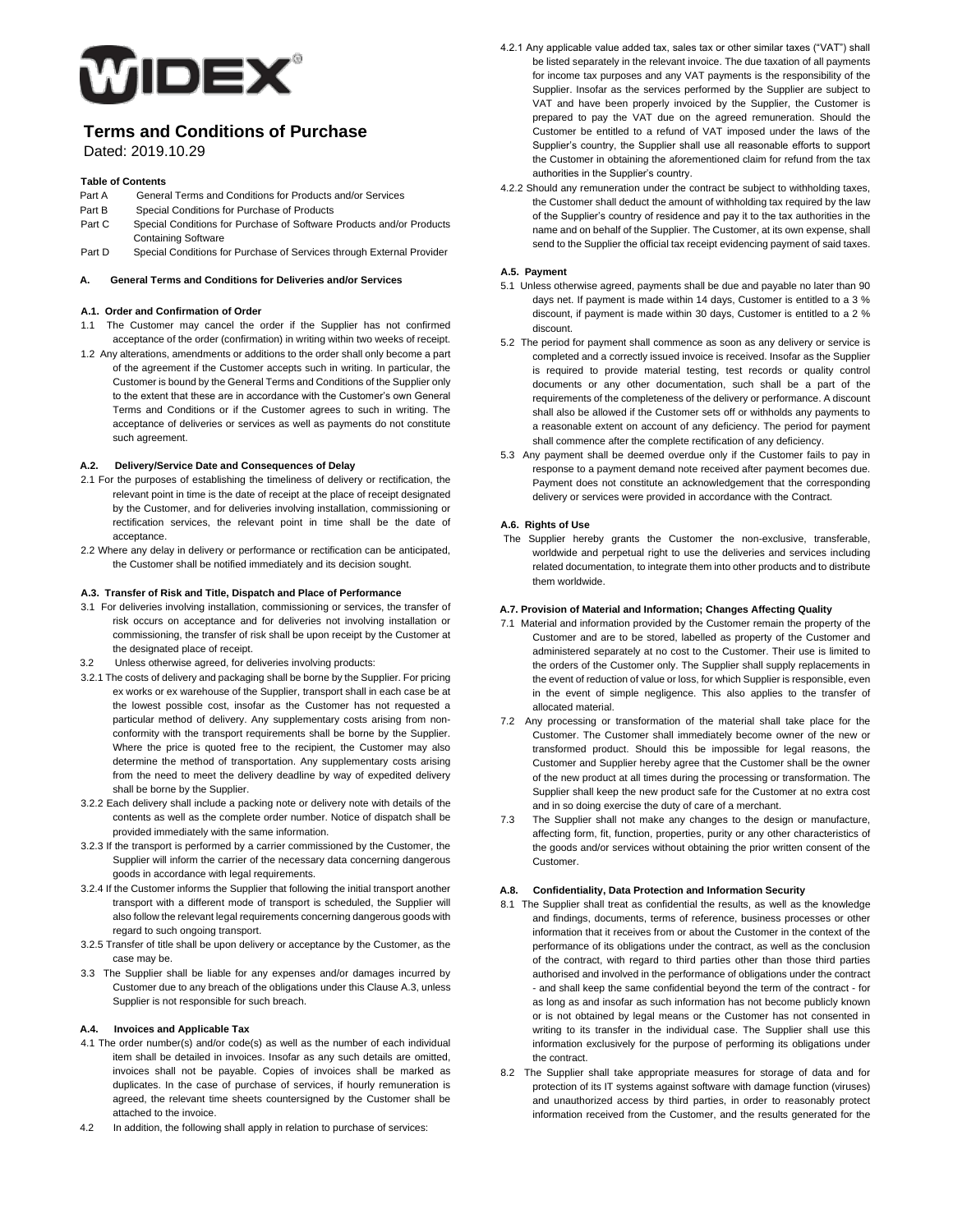same, against loss, modification, forwarding or access by unauthorized third parties.

- 8.3 Insofar as the Supplier is granted access to personal data in the course of the performance of its obligations under the contract, the Supplier shall comply with the statutory provisions relating to protection of personal data and data privacy and shall enable the Customer to keep itself informed that such provisions are being complied with.
- 8.4 The Supplier shall impose an obligation that corresponds to this Clause upon those third parties that it involves in the performance of its obligations under the contract.

#### **A.9. Assignment of Claims; Subcontracting to Third Parties**

- 9.1 Any assignment of any claim is only allowed with the prior written approval of the Customer.
- 9.2 Subcontracting to third parties shall not take place without the prior written consent of the Customer and entitles the Customer to cancel the contract in whole or in part and claim damages.

# **A.10. Right of Termination; Consequences of Termination**

- 10.1 The Customer is entitled to terminate the contract by giving four weeks' written notice prior to the end of a calendar month.
- 10.2 If the contract is terminated prematurely according to Clause A.10.1, the Customer shall pay for the contractual services performed or products manufactured and/or delivered to the point at which the contract was terminated and the additional costs incurred directly and verifiably as a result of such termination, less any expenses saved. The Customer shall not be liable for any additional claims of the Supplier for fulfilment or damages due to such termination.
- 10.3 The right to terminate the contract for cause remains unaffected by the foregoing. In particular, the Customer may terminate the contract and/or any purchase orders issued thereunder for cause where the Supplier fails to comply with its obligations under the contract or if an application for insolvency proceedings has been filed against the assets of the Supplier, or if insolvency proceedings against the assets of the Supplier are commenced or are rejected due to insufficient funds. In this case the Customer may, if applicable, continue to utilize existing facilities, deliveries, use the equipment available for the further provision of services, or services already provided by the Supplier, against reasonable remuneration.

## **A.11. Code of Conduct for Widex Suppliers, Security in the Supply Chain**

- 11.1 The Supplier is obliged to comply with the laws of the applicable legal system(s). In particular, the Supplier will not engage, actively or passively, nor directly or indirectly in any form of bribery, in any violation of basic human rights of employees or any child labor. Moreover, the Supplier will take responsibility for the health and safety of its employees, the Supplier will act in accordance with the applicable environmental laws and will use best efforts to promote this Code of Conduct among its suppliers and those third parties engaged in the course of performing its obligations under the contract.
- 11.2 The Supplier shall provide the necessary organizational instructions and take measures, particularly with regard to the following security: premises security, packaging and transport, business partner, personnel and information - in order to guarantee the security in the supply chain according to the requirements of respective internationally recognized initiatives based on the WCO SAFE Framework of Standards (e.g. AEO, C-TPAT). The Supplier shall protect the goods and services provided to the Customer or provided to third parties designated by the Customer against unauthorized access and manipulation. The Supplier shall only

deploy reliable personnel for those goods and services and shall obligate any sub-suppliers to take equivalent security measures.

11.3 In addition to other rights and remedies the Customer may have, the Customer may terminate the contract and/or any purchase order issued thereunder in case of breach of these obligations by the Supplier. However, provided that Supplier's breach of contract is capable of remedy, Customer's right to terminate is subject to the proviso that such breach has not been remedied by the Supplier within a reasonable grace period set by Customer.

# **A.12. Environmental Protection, Duties to Declare, Dangerous Goods**

12.1 Should the Supplier deliver legally permissible products which are, however, subject to statutorily-imposed substance restrictions and/ or information requirements (e.g. REACH, RoHS), Supplier shall declare such substances in the web database BOMcheck (www.BOMcheck.net) or in a reasonable format provided by Customer no later than the date of first delivery of products. The foregoing shall only apply with respect to laws which are applicable at the registered seat of Supplier or Customer or at the designated place of delivery requested by Customer. Furthermore, Supplier shall also declare all substances which are set out in the so-called "Widex" list of declarable Substances" applicable at the time of delivery in the manner described above.

12.2 Should the delivery contain goods which - according to international regulations - are classified as dangerous goods, the Supplier will inform the Customer hereof in a form agreed upon between Supplier and Customer, but in no case later than the date of order confirmation.

## **A.13. Export Control and Foreign Trade Data Regulations**

- 13.1 Supplier shall comply with all applicable export control, customs and foreign trade regulations ("Foreign Trade Regulations"). Supplier shall advise Customer in writing within two weeks of receipt of the order - and in case of any changes without undue delay - of any information and data required by Customer to comply with all Foreign Trade Regulations in case of export and import as well as re-export, including without limitation:
- 13.1.1 All applicable export list numbers, including the Export Control Classification Number according to the U.S. Commerce Control List (ECCN); and
- 13.1.2 the statistical commodity code according to the current commodity classification for foreign trade statistics and the HS (Harmonized System) coding; and
- 13.1.3 the country of origin (non-preferential origin); and upon request of the Customer- Supplier's declaration of preferential origin (in case of European suppliers) or preferential certificates (in case of non-European suppliers).
- 13.2 The Supplier shall be liable for any expenses and/or damages incurred by Customer due to any breach of the obligations according to Clause A.13.1, unless Supplier is not responsible for such breach.

#### **A.14. Reservation Clause**

Customer's obligation to fulfil the contract is subject to the proviso that the fulfilment is not prevented by any impediments arising out of national and international foreign trade and customs requirements or any embargos or other sanctions.

#### **A.15. Mention as Reference Customer**

Only upon Customer's prior written approval, the Supplier shall be allowed to mention the Customer as a reference customer and/or make reference to products or services which the Supplier has developed during the performance of an order for the Customer.

# **A.16. Governing Law and Arbitration**

- 16.1 This contract shall be governed by and is construed in accordance with the internal law of the Kingdom of Denmark.
- 16.2 Any dispute arising out of or in connection with the contract including any disputes shall be finally settled by arbitration arranged by the Danish Institute of Arbitration in accordance with the Rules on Arbitration Procedure adopted by the Danish Institute of Arbitration and in force at the time when such proceedings are commented. The proceedings shall be conducted with the procedural rules of Danish law. The language of the arbitration shall be English.

## **A.17. Third Parties**

A person who is not a party to the contract may not enforce any of its terms.

#### **A.18. Supplementary Provisions**

Insofar as the provisions of these Conditions of Purchase do not regulate certain matters, relevant statutory provisions shall apply.

#### **B. Special Conditions for Purchase of Products**

#### **B.1. Inspection upon receipt**

- 1.1 The Customer shall immediately upon receipt examine whether a delivery corresponds to the quantity and type of products ordered and whether there are any external recognizable transportation damage or other deficiencies.
- 1.2 Should the Customer discover any deficiency in the course of these inspections or at any later stage, it shall inform the Supplier of such deficiency.
- 1.3 Complaints may be raised within one month of delivery of a product or performance, and insofar as deficiencies are not discovered until commissioning, processing or first use, within one month of detection.
- 1.4 In this regard the Customer shall have no other duties to the Supplier other than the duties of inspection and notification above.

## **B.2. Warranty**

2.1 If deficiencies are identified before or during the transfer of risk or during the warranty period provided for in Clause B.2.9 or B.2.10, the Supplier must at its own expense and at the discretion of the Customer either repair the deficiency or provide reperformance of services or replacement of deliveries (= rectification). This provision also applies to deliveries subject to inspection by sample tests. The discretion of the Customer shall be exercised fairly and reasonably.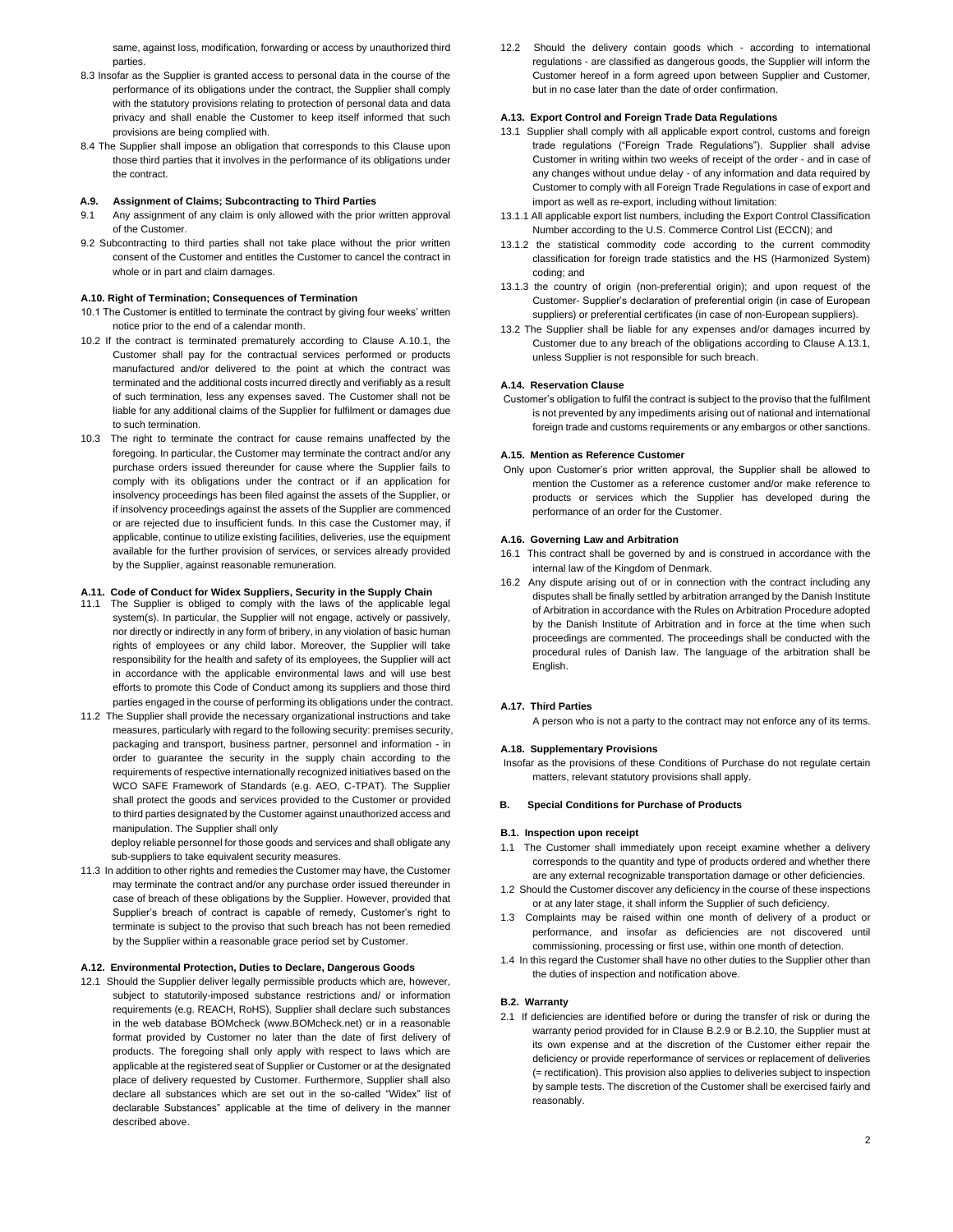- 2.2 Should the Supplier fail to rectify (i. e. repair or replacement) any deficiency within a reasonable time period set by the Customer, the Customer is entitled to (without prejudice to all other rights or remedies available to the Customer under applicable law):
- cancel the contract in whole or in part without being subject to any liability for damages; or
- demand a reduction in price; or
	- undertake itself any repair at the expense of the Supplier or
	- reperformance of services or replacement of deliveries or
- arrange for such to be done; and claim damages in lieu of performance.
- 2.3 Any rectification may take place without a further deadline at the expense of the Supplier if delivery is effected after the original deadline.
- 2.4 The same shall apply if the Customer has a strong particular interest in immediate rectification in order to avoid any liability of its own for delay or for other reasons of urgency and it is not reasonable for the Customer to request the Supplier to rectify the deficiency within a reasonable time period.
- 2.5 The above-mentioned rights shall expire one year from the date of notification of the deficiency but in no instance before the expiry of the warranty periods set out in this Clause.
- 2.6 Additional or other statutory rights are not affected hereby.
- 2.7 If the Supplier provides subsequent performance or repairs, the warranty periods set out in Clause B.2.9 or B.2.10 shall begin to run once again.
- 2.8 Notwithstanding the transfer of risk, the Supplier shall bear the costs and risk related to the rectification (e. g. return costs, costs of transport).
- 2.9 The warranty period for deficiencies of material is three years, insofar as no statutory provisions provide longer periods.
- 2.10 The warranty period for deficiencies in title is five years, insofar as no statutory provisions provide longer periods.
- 2.11 The warranty period begins to run with the transfer of risk. Upon delivery to locations where the Customer is operating outside its premises, the warranty period begins with the acceptance by the end customer, in no case later than one year after transfer of risk.

# **B.3. Duty to Verify Title/Duty to Inform**

It is essential that the products are delivered free of any third party rights. Thus the Supplier is under a duty to verify title and inform the Customer of any possible conflicting industrial and intellectual property rights. Any breach of such duty is subject to the normal statutory limitation period.

# **B.4. Tools, Patterns and Samples**

Any tools, patterns, samples, models, profiles, drawings, standard specification sheets, printing templates and materials provided by the Customer, as well as any materials derived there from, shall not be made available to any third party nor used for any other purpose than those contractually agreed except with the prior written consent of the Customer. Such materials shall be protected against unauthorized access or use. Subject to any further rights the Customer may demand that such materials be returned if the Supplier breaches these duties.

#### **C. Special Conditions for Purchase of Software Products and/or Products Containing Software**

## **C.1. Rights of Use**

- 1.1 The Supplier hereby grants the Customer the following non-exclusive, transferable, worldwide and perpetual rights:
- 1.1.1 to use the deliveries and services including related documentation, to integrate them into other products and to distribute them worldwide;
- 1.1.2 to use or allow others to use software and its related documentation (hereinafter collectively referred to as "Software") in connection with the installation, launch, testing and operation of the Software;
- 1.1.3 to sublicense the right of use under Clause C.1.1.1 above to any company which Widex Pte. Ltd. directly or indirectly holds the majority of shares or has a majority of votes ("affiliate", and together "affiliates") to other distributors and end customers;
- 1.1.4 to license to affiliates and other distributors the right to sublicense the right of use under Clause C.1.1.1 above to end customers;
- 1.1.5 to use the Software for integration into other products and to copy the Software, or to allow affiliates or other distributors to use and copy the Software;
- 1.1.6 to distribute, sell, hire out, lease, make ready for download or make publicly available the Software, e.g. in the context of Application Service Providing or in other contexts, and to copy the Software to the extent required, always provided that the number of licenses being used at any one time does not exceed the number of licenses purchased;
- 1.1.7 to sublicense the right of use under Clause C.1.1.6 above to affiliates and other distributors.
- 1.2 In addition to the rights granted in Clause C.1.1 above, the Customer, affiliates and other distributors are authorized to allow end customers to transfer Software licenses.
- 1.3 All sublicenses granted by the Customer must contain appropriate protection for the intellectual property rights of the Supplier in the Software. All sublicenses must contain any contractual provisions used by the Customer to protect its own intellectual property rights.
- 1.4 The Supplier shall inform the Customer at the latest at the time the order is confirmed - whether the products and services to be delivered contain "open source software". In the context of this provision "open source software" means any software that is provided royalty-free by the respective licensor to any user on the basis of a license or another agreement with the right to modify and/or to distribute such software. By means of example and without limitation, Open License Terms include the following licenses: the GNU General Public License (GPL), the GNU Lesser GPL (LGPL), the BSD License, the Apache License or the MIT License. Should the products and services delivered by the Supplier contain open source software, the Supplier must deliver to the Customer at the latest at the time the order is confirmed the following:
- 1.4.1 The source code of the relevant open source software, insofar as the applicable open source conditions require the disclosure of this source code
- 1.4.2 A schedule of all open source files used, indicating the relevant license and including a copy of the complete text of such license
- 1.4.3 A written declaration that through the intended use of the open source software neither the products of the Supplier nor the products of the Customer will be subject to a "Copyleft Effect". In the context of this provision, "Copyleft Effect" means that the provisions of the open source license require that certain of the Supplier's products, as well as any products derived from these, may only be distributed further in accordance with the terms of the open source license e.g. only if the source code is disclosed. Should the Supplier not indicate until after receipt of the order that its

products and services contain open source software, then the Customer is entitled to cancel the order within 14 days of receipt of this information and provision of all the information contained in the above paragraph.

## **D. Special Conditions for Purchase of Services through External Provider**

# **D.1. Performance of Services**

- 1.1 The Supplier shall perform the contractual services itself using its own employees. Orders or parts thereof may not be assigned or subcontracted to third parties without the prior written consent of the Customer. If the Supplier fails to obtain such consent, the Customer shall be entitled to withdraw from the contract in full or in part and to demand compensation for damages. The Supplier shall produce the required employment permits for any foreign employees at the request of the Customer.
- 1.2 The Supplier shall be free to organize and arrange its work schedule. The Supplier may only perform the contractual services at the Customer's premises where this is essential for the proper fulfilment of the order and has been agreed in writing beforehand. In this case the Customer shall grant the Supplier access to the appropriate premises.

# **D.2. Change Requests; Additional Expenses**

- 2.1 The Customer and the Supplier may amend the requirements for the contractual services and other contractual conditions according to the following Change Request process.
- 2.2 The contracting partner that considers the amendments and/or additions to the contract to be necessary shall notify the other contracting partner to this effect in writing or by e-mail in the form of a change request ("Change Request"). The contracting partner receiving the Change Request shall notify the contracting partner issuing the Change Request in writing or by e-mail no later than seven working days after receiving the Change Request, as to whether and how the Change Request will affect the agreed schedule, the remuneration and/or other contractual conditions. The contracting partners shall use an appropriate postponement of the schedule and the remuneration agreed for time and material expenses as the basis for this.
- 2.3 If the Supplier believes that the Customer's instructions or other circumstances attributable to the Customer are leading to increased time and material expenses and/or are affecting the agreed deadlines and/or the remuneration, the Supplier shall indicate this to the Customer promptly by initiating the Change Request process described in Clause D.2.2.
- 2.4 The modifications resulting from the agreed Change Request shall be agreed between the Customer and the Supplier in writing. Once the Change Request is agreed in writing, it shall form part of the contract which shall be amended and/or supplemented through the agreed Change Request e.g. with regard to the services to be performed, the schedule and the remuneration.